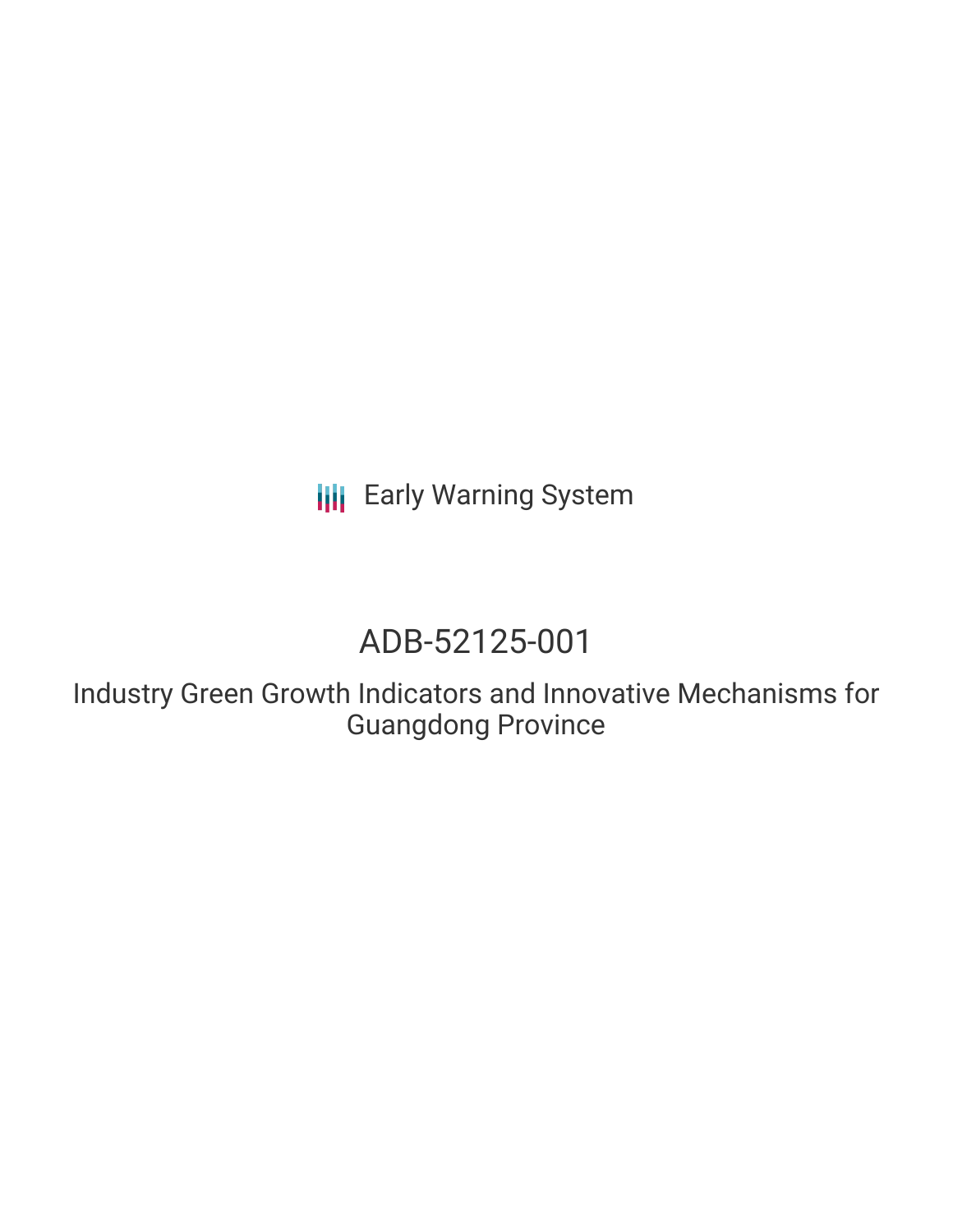

| <b>Countries</b>               | China                               |
|--------------------------------|-------------------------------------|
| <b>Specific Location</b>       | Guangdong province                  |
| <b>Financial Institutions</b>  | Asian Development Bank (ADB)        |
| <b>Status</b>                  | Active                              |
| <b>Bank Risk Rating</b>        | С                                   |
| <b>Voting Date</b>             | 2018-11-22                          |
| <b>Borrower</b>                | People's Republic of China          |
| <b>Sectors</b>                 | Energy, Finance, Industry and Trade |
| <b>Investment Type(s)</b>      | <b>Advisory Services</b>            |
| <b>Investment Amount (USD)</b> | $$0.30$ million                     |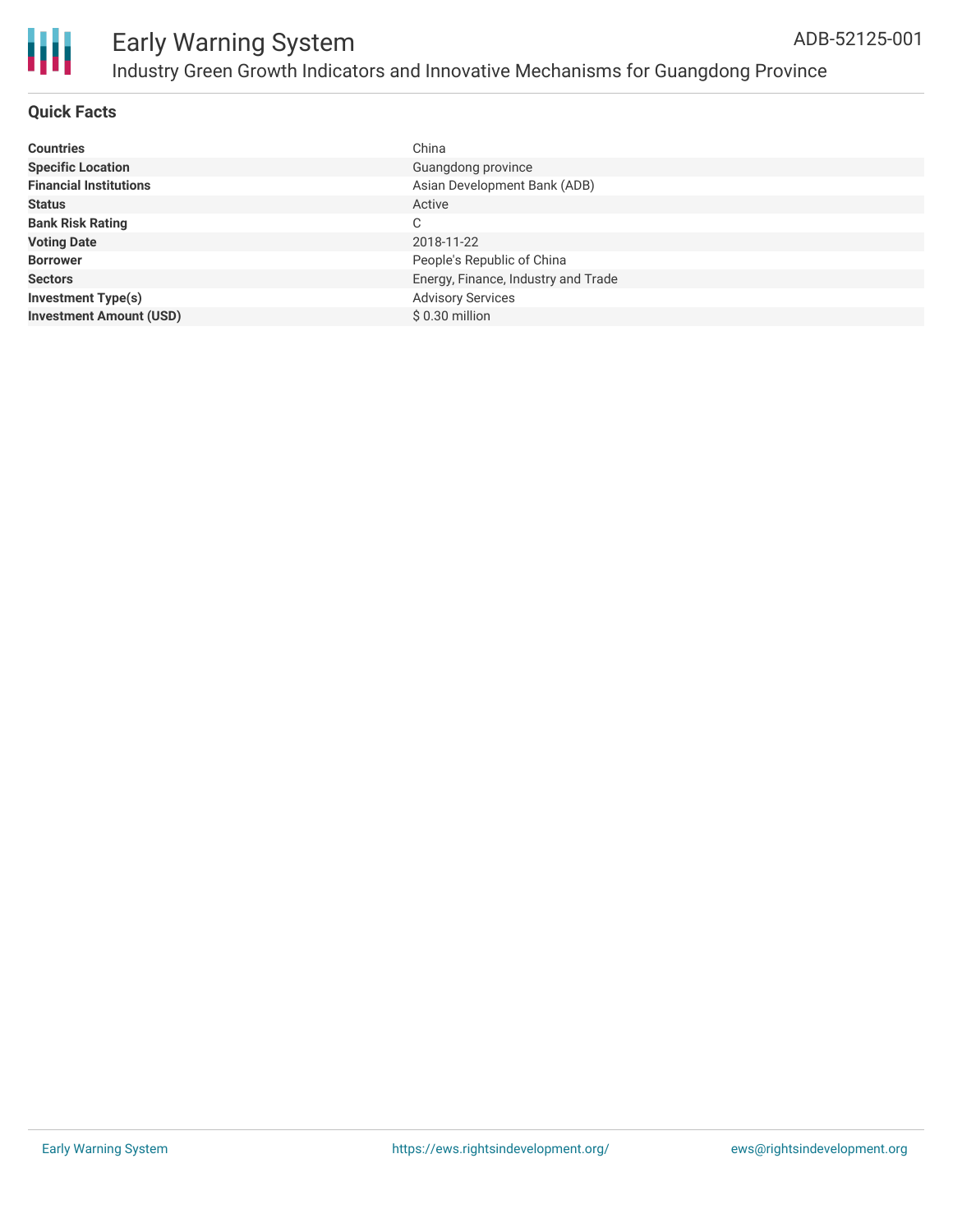

### Early Warning System Industry Green Growth Indicators and Innovative Mechanisms for Guangdong Province

#### **Project Description**

The proposed project will support the development of industry green growth indicators and innovative mechanisms through research, capacity development, and policy advice to promote green growth of the industries in Guangdong Province, the People's Republic of China (PRC).

The PRC Government has requested the technical assistance from the Asian Development Bank (ADB) as part of its efforts to establish a comprehensive indicator and evaluation framework, system, and implementation mechanism to:

(i) improve the environmental performance of industries in Guangdong, and

(ii) support decision-making for future green financing.

Following a mission in May 2018, ADB and the government reached an understanding on the TA objectives, scope, implementation arrangements, costs, and terms of reference for consultants. The TA is included in ADB's country operations business plan for the PRC, 2018 2020.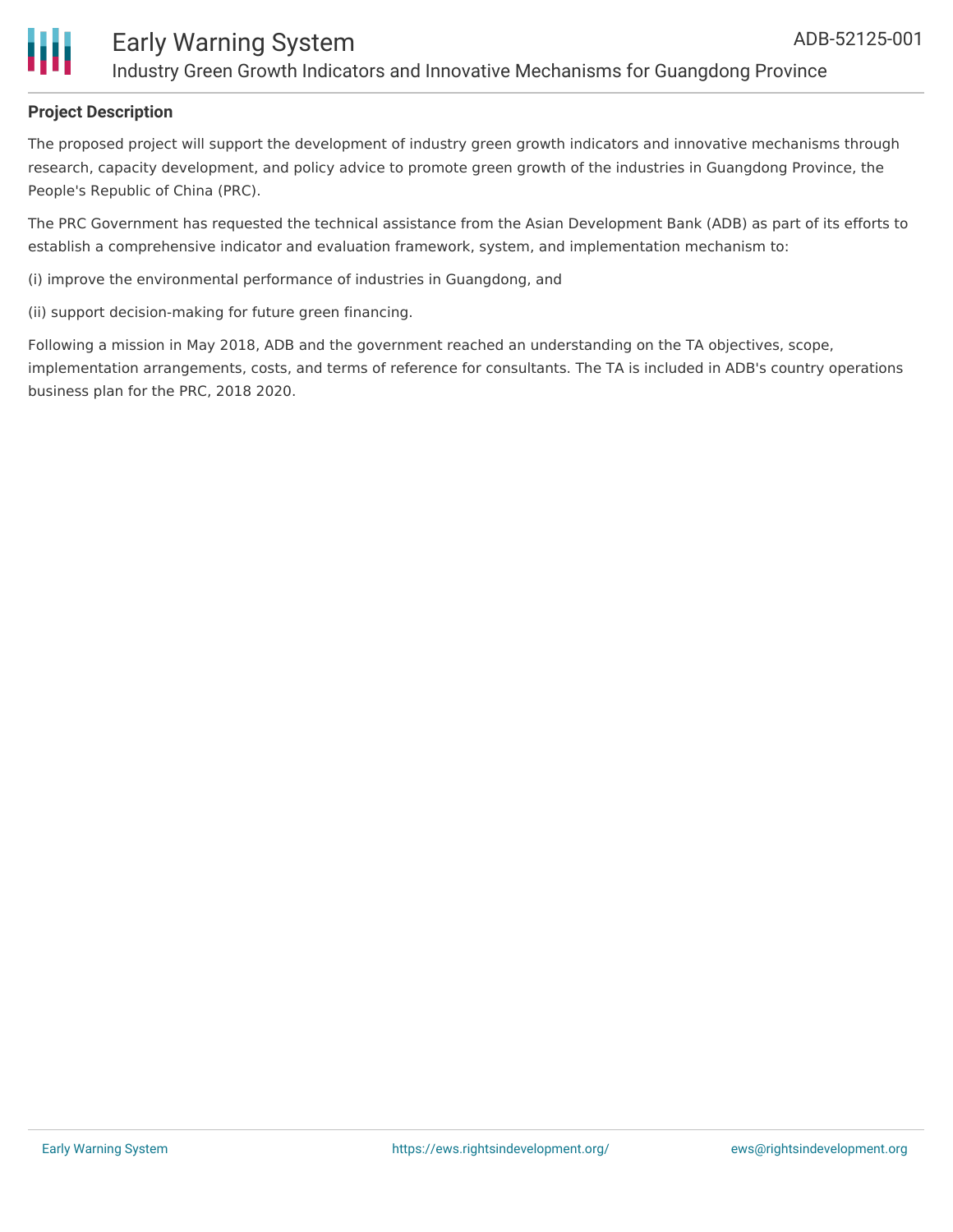

### Early Warning System Industry Green Growth Indicators and Innovative Mechanisms for Guangdong Province

#### **Investment Description**

Asian Development Bank (ADB)

#### **TA 9649-PRC: Industry Green Growth Indicators and Innovative Mechanisms for Guangdong Province**

Technical Assistance Special Fund US\$ 0.30 million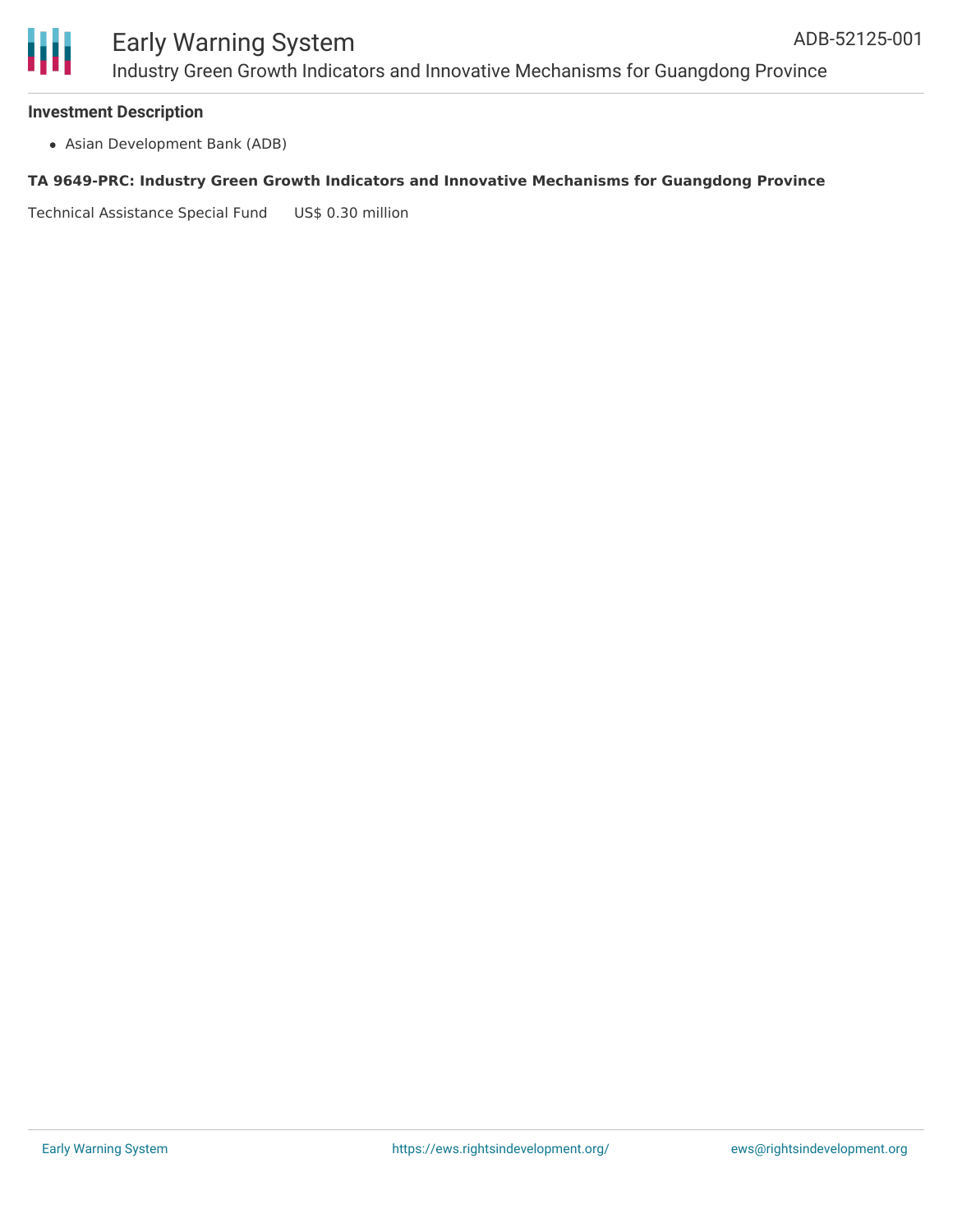

### Early Warning System Industry Green Growth Indicators and Innovative Mechanisms for Guangdong Province

#### **Contact Information**

#### **Executing Agencies**

#### **Guangdong Economic and Information Commission**

6th Floor, No. 11 Lianxin Road, Guangzhou Guangdong Province, 510030, PRC

#### **Guangdong Finance Bureau (GFB)**

Department of Finance of Guangdong Province Floor 11, No. 26 Cangbian Road Guangzhou, PRC 510030

#### **Guangdong Provincial Finance Department**

11th Floor, No. 26 Cangbian Road, Guangzhou Guangdong Province, 510030, PRC

#### **ACCOUNTABILITY MECHANISM OF ADB**

The Accountability Mechanism is an independent complaint mechanism and fact-finding body for people who believe they are likely to be, or have been, adversely affected by an Asian Development Bank-financed project. If you submit a complaint to the Accountability Mechanism, they may investigate to assess whether the Asian Development Bank is following its own policies and procedures for preventing harm to people or the environment. You can learn more about the Accountability Mechanism and how to file a complaint at: http://www.adb.org/site/accountability-mechanism/main